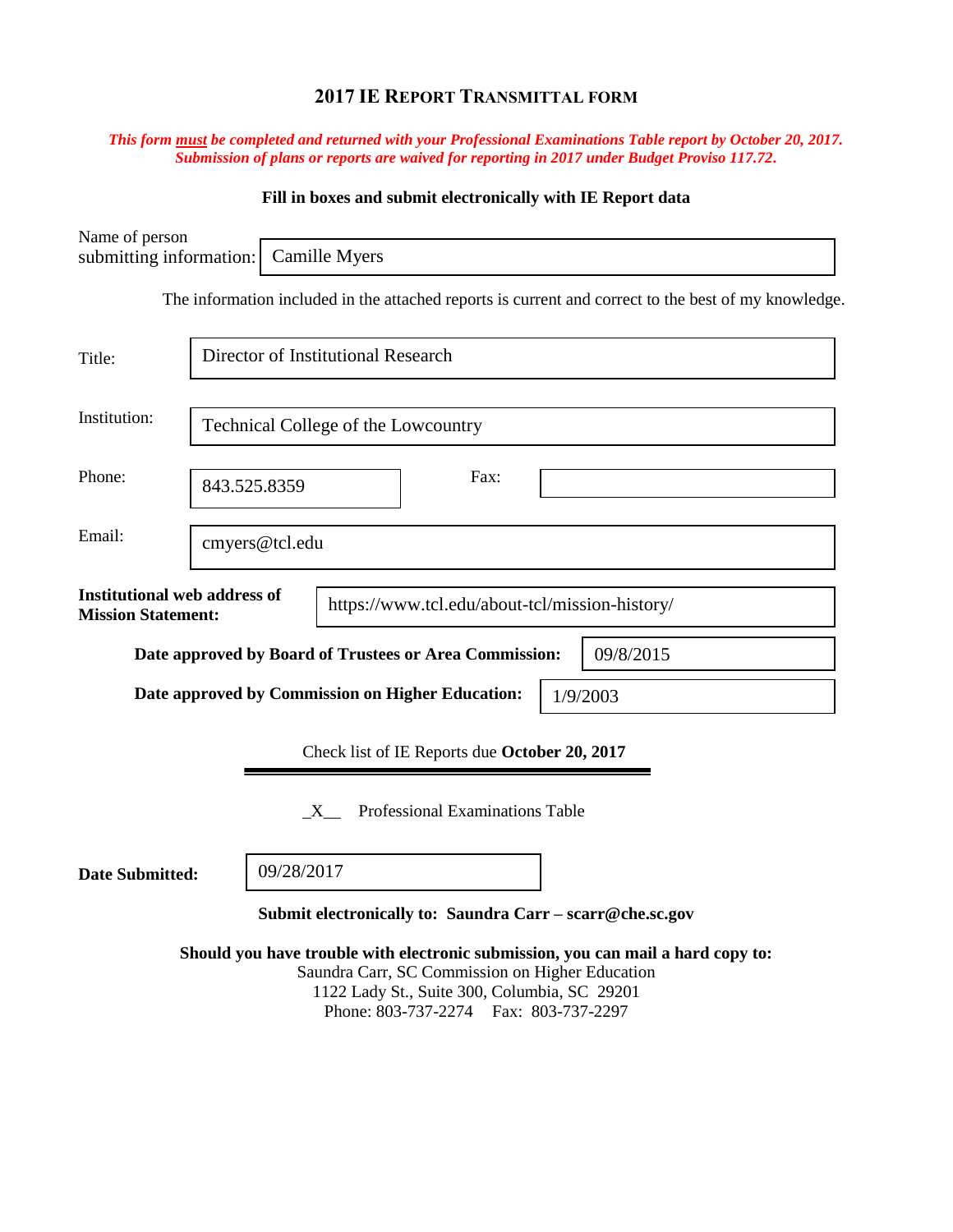### **Institution:**

#### **RESULTS OF PROFESSIONAL EXAMINATIONS**

*Applicable to all sectors – Reported for April 1, 2016- March 31, 2017*

According to Section 59-101-350, the Commission is responsible for collecting "student scores on professional examinations with detailed information on state and national means, passing scores, and pass rates, as available, and with information on such scores over time, and the number of students taking each exam" from four- and two-year institutions to be included in the annual report to the General Assembly. The Commission on Higher Education also uses this information as the primary source with which to fulfill requirements in Section 59-103-30 for performance funding to collect information on Instructional Quality and Graduates' Achievements by looking at the scores of graduates on post-undergraduate professional, graduate, or employment-related examinations and certification tests.

Past committee work and the development of performance funding have defined the collection of this information to include only first-time test takers (except the teacher education exams at four-year institutions, which include all test takers) for those students who completed an examination during the period of **April 1, 2016 through March 31, 2017**. The following tables display the exams that each sector has reported in the past. Please use this list as a guide for the exams you report this year on the table provided. **Please be aware that your institution may have students taking certification exams that have not been reported in the past.** This would be the case if students were just beginning to complete a new program. In such cases, please report the scores and indicate that the exam is new to the table.

Praxis exams are reported separately in the following table.

**Please note that Praxis results are reported on all test-takers.** Other exams are reported on first-time test-takers.

| Name of Exam                                         | Date(s)<br><b>Administered   Examinees</b> | $#$ of | # of Examinees % Examinees<br>who Passed | <b>Passing</b> |
|------------------------------------------------------|--------------------------------------------|--------|------------------------------------------|----------------|
|                                                      |                                            |        |                                          |                |
| <b>TEACHING AND RESEARCH SECTORS</b>                 |                                            |        |                                          |                |
| <b>PRAXIS Series II: Core Battery Professional</b>   |                                            |        |                                          |                |
| Knowledge                                            |                                            |        |                                          |                |
| <b>PRAXIS</b> Series II: Principles of Learning $\&$ |                                            |        |                                          |                |
| Teaching $(K-6)$                                     |                                            |        |                                          |                |
| PRAXIS Series II: Principles of Learning &           |                                            |        |                                          |                |
| Teaching $(5-9)$                                     |                                            |        |                                          |                |
| PRAXIS Series II: Principles of Learning &           |                                            |        |                                          |                |
| Teaching $(7-12)$                                    |                                            |        |                                          |                |
| PRAXIS Series II: Specialty Area Tests               |                                            |        |                                          |                |
|                                                      |                                            |        |                                          |                |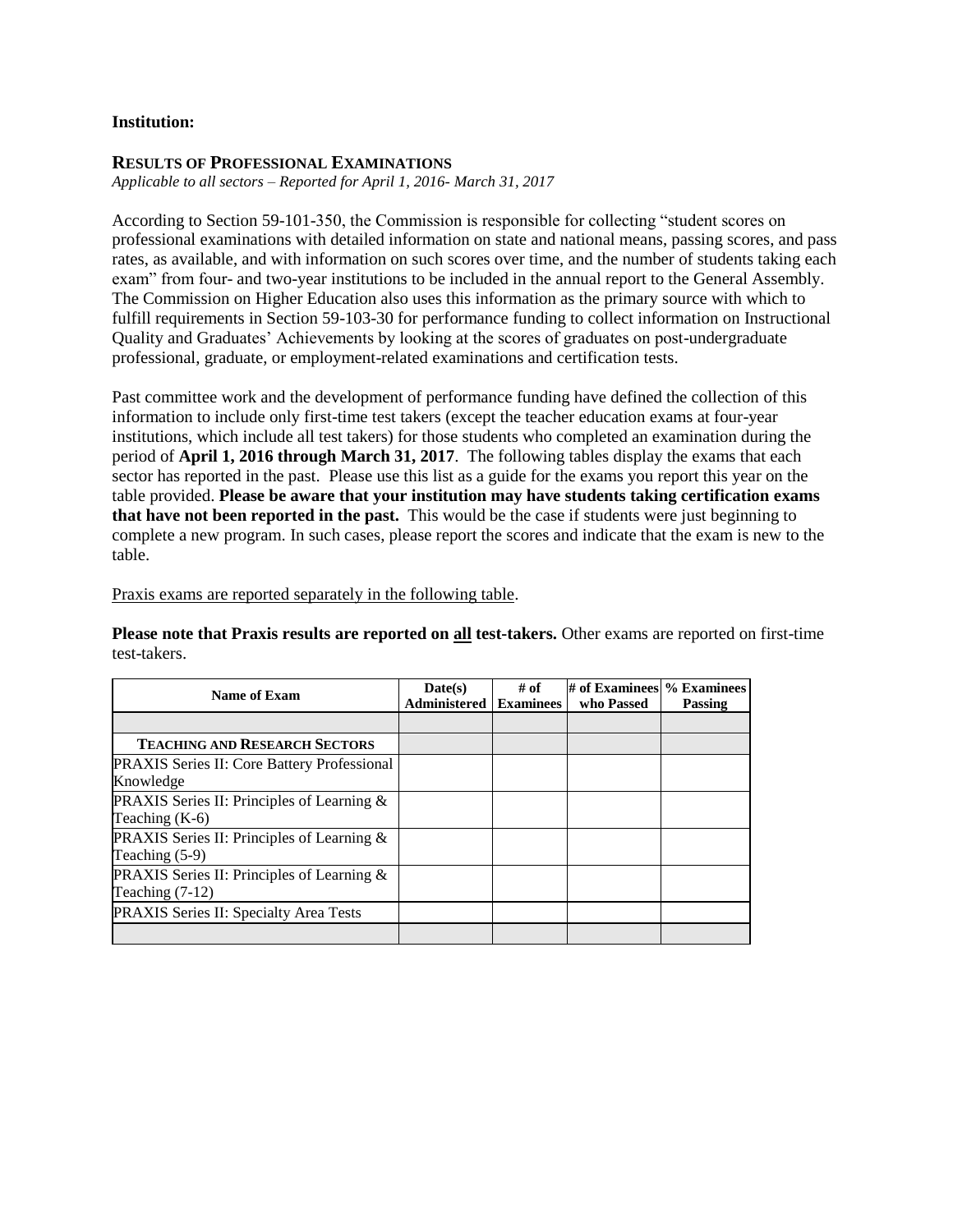| Name of Exam                                                                                       | Date(s)<br>Administered | # of<br><b>Examinees</b> | # of 1 <sup>st</sup> Time<br><b>Examinees</b> | # of 1 <sup>st</sup> Time<br><b>Examinees</b><br>who Passed | $% 1st$ Time<br><b>Examinees</b><br><b>Passing</b> |
|----------------------------------------------------------------------------------------------------|-------------------------|--------------------------|-----------------------------------------------|-------------------------------------------------------------|----------------------------------------------------|
| <b>RESEARCH SECTOR</b>                                                                             |                         |                          |                                               |                                                             |                                                    |
| <b>ACC National Certification Examination</b>                                                      |                         |                          |                                               |                                                             |                                                    |
| in Nurse Midwifery                                                                                 |                         |                          |                                               |                                                             |                                                    |
| American Board of Cardiovascular Perfusion                                                         |                         |                          |                                               |                                                             |                                                    |
| Exam - Part I (PBSE)                                                                               |                         |                          |                                               |                                                             |                                                    |
| American Board of Cardiovascular Perfusion<br>Exam - Part II (CAPE)                                |                         |                          |                                               |                                                             |                                                    |
| Council on Certification of Nurse                                                                  |                         |                          |                                               |                                                             |                                                    |
| Anesthetists Exam.                                                                                 |                         |                          |                                               |                                                             |                                                    |
| Multi-State Pharmacy Jurisprudence<br><b>Examination</b> (MPJE)                                    |                         |                          |                                               |                                                             |                                                    |
| <b>Massage &amp; Bodywork Licensing</b><br><b>Examination (MBLEX)</b>                              | 7/16/2016-<br>8/31/2016 | $\overline{\mathbf{7}}$  | $\overline{7}$                                | $\overline{7}$                                              | 100%                                               |
| Massage Therapy Certifying Examination                                                             |                         |                          |                                               |                                                             |                                                    |
| National Board Dental Exam, Part I                                                                 |                         |                          |                                               |                                                             |                                                    |
| National Board Dental Exam, Part II                                                                |                         |                          |                                               |                                                             |                                                    |
| National Council Licensure Exam. -                                                                 |                         |                          |                                               |                                                             |                                                    |
| Registered Nurse (BSN)                                                                             |                         |                          |                                               |                                                             |                                                    |
| National Physical Therapist Licensing Exam.                                                        |                         |                          |                                               |                                                             |                                                    |
| (PT)                                                                                               |                         |                          |                                               |                                                             |                                                    |
| <b>National Physical Therapist Assistant Licensing</b><br>Exam. (PTA)                              | 4/1/2016-<br>3/31/2017  | 10                       | 10                                            | 10                                                          | <b>100%</b>                                        |
| National Certification Corporation for the                                                         |                         |                          |                                               |                                                             |                                                    |
| Obstetric, Gynecological and Neonatal<br>Nursing Specialties:<br>Neonatal Nurse Practitioner Exam. |                         |                          |                                               |                                                             |                                                    |
| North American Pharmacist Licensure Exam.                                                          |                         |                          |                                               |                                                             |                                                    |
| (NAPLEX)                                                                                           |                         |                          |                                               |                                                             |                                                    |
| Occupational Therapist, Registered (OTR)                                                           |                         |                          |                                               |                                                             |                                                    |
| Physician Assistant National Certifying<br>Exam. (PANCE)                                           |                         |                          |                                               |                                                             |                                                    |
| South Carolina Bd. of Law Examination                                                              |                         |                          |                                               |                                                             |                                                    |
| Cytotechnology (ASCP)                                                                              |                         |                          |                                               |                                                             |                                                    |
| State Board Dental Exam-SRTA Exam.                                                                 |                         |                          |                                               |                                                             |                                                    |
| US Medical Licensing Exam. - Step I                                                                |                         |                          |                                               |                                                             |                                                    |
| US Medical Licensing Exam. - Step II                                                               |                         |                          |                                               |                                                             |                                                    |
|                                                                                                    |                         |                          |                                               |                                                             |                                                    |
| <b>TEACHING SECTOR</b>                                                                             |                         |                          |                                               |                                                             |                                                    |
| National Council Licensure Exam. -                                                                 |                         |                          |                                               |                                                             |                                                    |
| Registered Nurse (BSN)                                                                             |                         |                          |                                               |                                                             |                                                    |
| <b>REGIONAL SECTOR</b>                                                                             |                         |                          |                                               |                                                             |                                                    |
| Council Licensure Exam-Registered Nurse<br>(ADN)                                                   |                         |                          |                                               |                                                             |                                                    |
|                                                                                                    |                         |                          |                                               |                                                             |                                                    |
| <b>TECHNICAL SECTOR</b>                                                                            |                         |                          |                                               |                                                             |                                                    |
| Aircraft Maintenance - Airframe                                                                    |                         |                          |                                               |                                                             |                                                    |
| Aircraft Maintenance - General                                                                     |                         |                          |                                               |                                                             |                                                    |
| Aircraft Maintenance - Powerplant                                                                  |                         |                          |                                               |                                                             |                                                    |